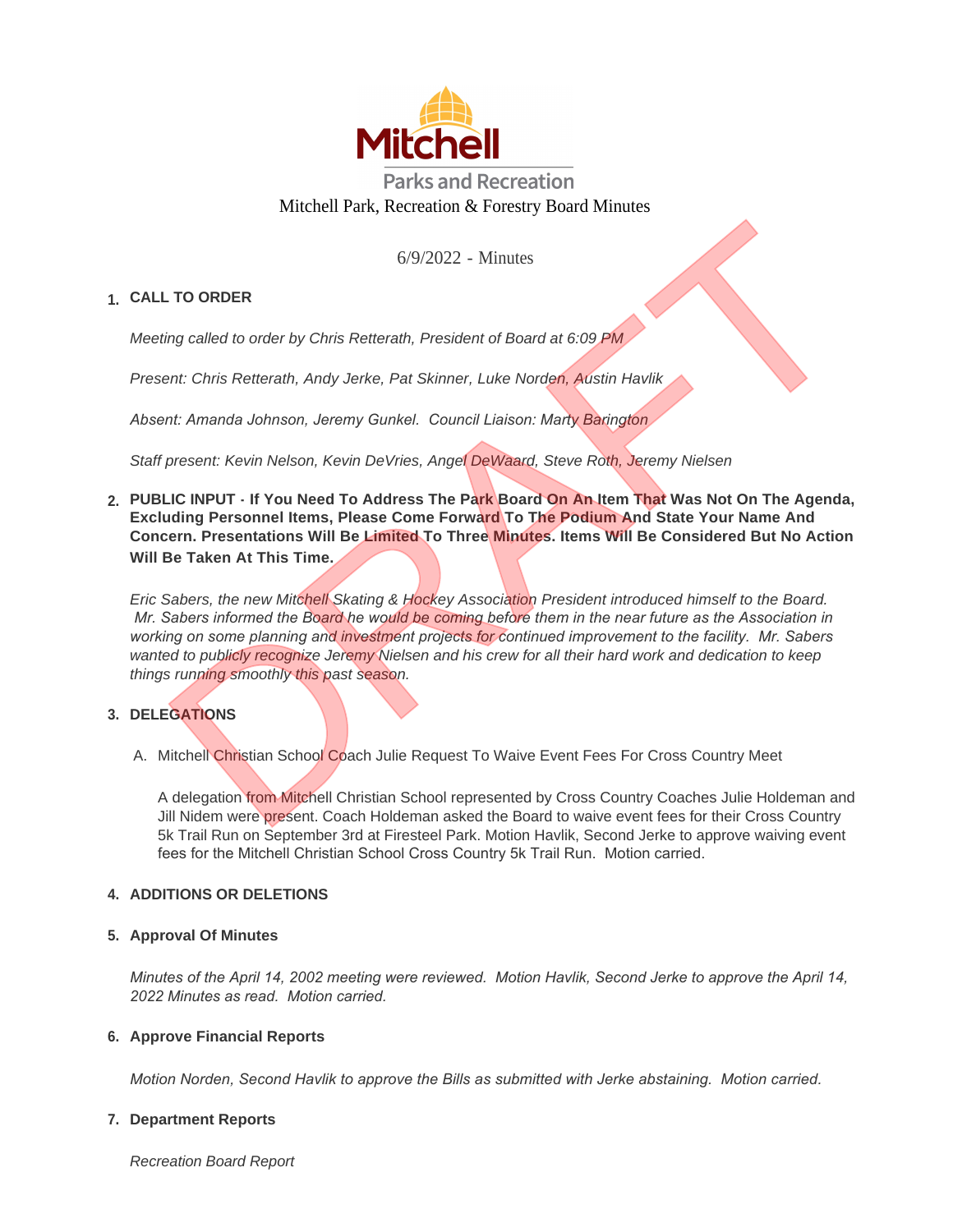*May 12th – June 9th*

*Recreation Board Report*

*Kevin DeVries*

*Programs:*

*Summer registration got underway April 18th. Registrations went well and are better than 2021. Baseball*  and softball numbers could be better but we like the direction softball is going with DWU helping. We are looking at some options for baseball for next summer. Todd and Jamie have all their staff up and going *and are looking forward to a great summer.*

*The outdoor pool opened May 27th. Steve and his staff worked hard to get things ready in the tight window that they had. We had one of our pool heaters go out the week we opened so the water temp to start the summer has been a little chiller than normal. The new heater should be installed and running by the weekend of June 3rd. The first couple of days were warm but the weather has not been the greatest to start the summer out.*  mer registration got underway April 18th. Registrations went well and are better than 2021. Baseball<br>orbthall numbers could be better but we like the direction softball is going with DMU heiping. We are<br>grat some options f

*We might need to look at opening June 1st or first Saturday in June in the future like other towns do. That will be a discussion for next fall. We had our pool pass sale the first week of May and sold almost 200 memberships in that week. We sold about 140 last year during that time.*

*The new sunshades in the concession area a 2 on deck should be completed by mid to late June. The 2 on deck are done and look good but concession area had to be specifically made for the dimensions.* 

#### *Recreation Center:*

*-Usage is still holding strong and we are well over last year's numbers. We are currently sitting at 3300 members, which is the most we've ever had.* 

*-Preschool had its graduation on May 16th and finish up May 20th as well as the afterschool program.* 

*-The aquatic club will start with some parent run practices starting May 16th as they are still in search of a new coach. They have not been in the pool since the beginning of May.*

*-Still waiting to hear on the final details of re-plastering the 2 pools at the indoor aquatic center in August.* 

*-Schemmer should be finishing up its design plans for the old pool remodel and I hope we can get that bid in the next month.*

*-Summer athlete training has started up and will really take off once school gets out.* 

### *Parks & Forestry*

### *Board Report*

#### *June 2022*

- **•** Working at the outdoor pool getting it ready to open for the summer
- One of the pool heaters started leaking at the outdoor pool so it is being replace
- **Contractor is installing the new shade structures at the outdoor pool**
- **•** Working on turning on irrigation systems and going thru them making repairs
- <sup>l</sup> *Put up banners downtown for the Chambers*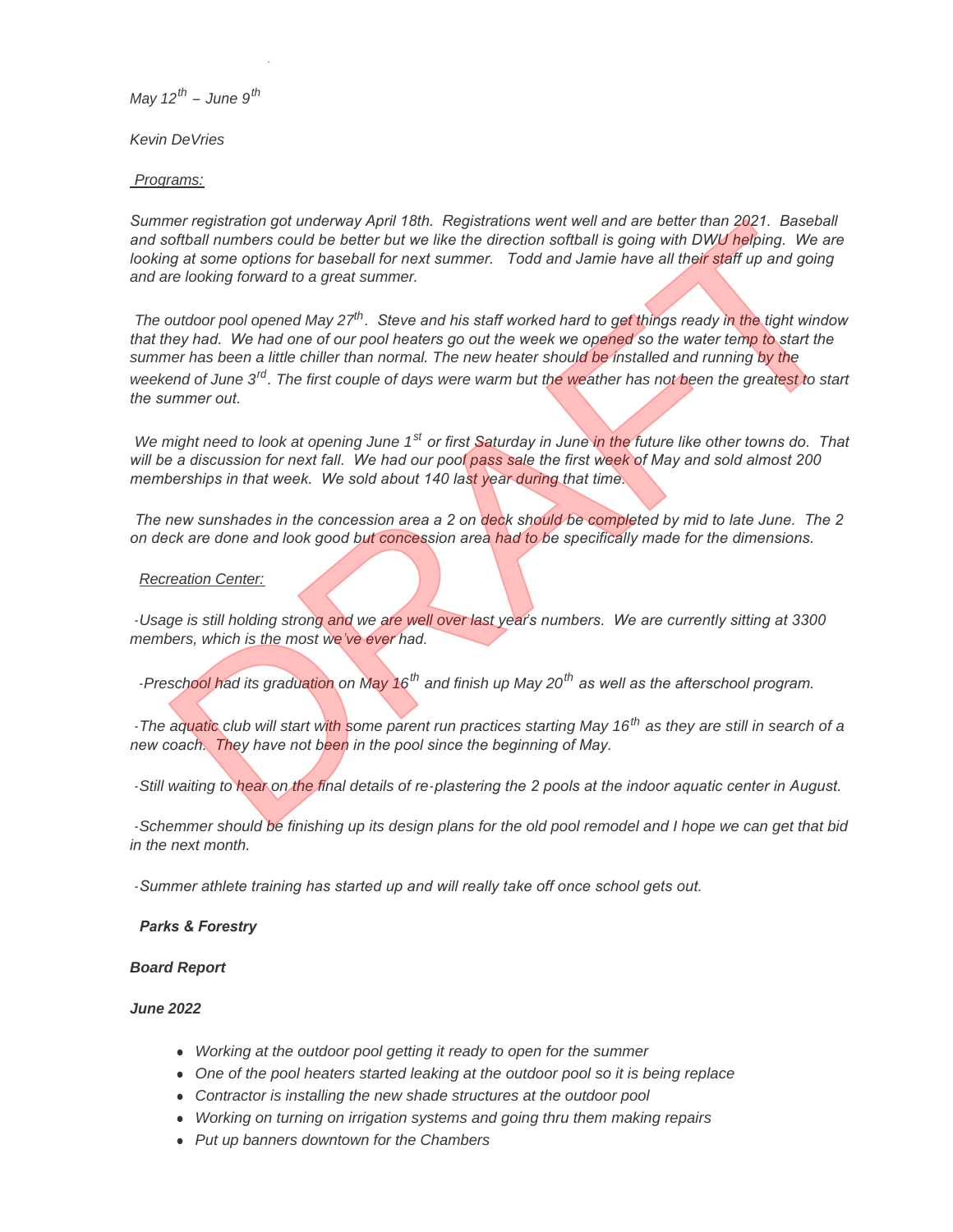- <sup>l</sup> *Put out the fishing docks and boat docks*
- <sup>l</sup> *Put in the lake buoys*
- <sup>l</sup> *Added new woodchips to the Plaza and Bella's Butterfly Gardens*
- <sup>l</sup> *Mowing and trimming all the parks*
- Had to replace the water heater to the main bathhouse at the Campground
- **•** Tree cleaning up from the storm we had over Memorial Day weekend
- The mini spilt for heat and AC got installed in the Enclosed shelter in Hitchcock Park
- Put the watering bags on the new trees and watering newly planted trees
- Day to day operations of emptying trashcans and cleaning restrooms and shelters.

## *PARK BOARD REPORT – SPORTS COMPLEX*

#### *June 9, 2022*

### *CADWELL:*

- **Mitchell baseball and JV spring season is done. Legion, junior legion, teener white and black have** *started. Seasons run through the first part of August.*
- Park and Rec programs started. National League, Rec baseball and Softball.
- <sup>l</sup> *Travel teams have started, 16 teams.*
- <sup>l</sup> *Teener tournament June 3 and 4, Lowell Rang tournament June 10-12, Harve's tournament June 18 and 19 and Kiwanis tournament June 25 and 26.*
- Men<sup>'</sup>s and Women's slow pitch started first part of May. Wednesday and Thursday nights.
- **•** Dakota Bulldogs have started. 4 games scheduled this summer.
- **•** Staff has been busy mowing fields, weed eating, working on fields, painting bathrooms, clean up *from games and practices, changing field lights, irrigation, working on dog park fence.*
- Full staffed as of May 23<sup>rd</sup>.
- Had a sun shade rip and 2 trees up rooted from the storm.

### *SOCCER:*

- **MSA last youth game was on Saturday May 21. Competitive League goes until June 26, no games** *scheduled. No tournaments scheduled this summer.*  • Put the watering bags on the new trees and watering newly planted trees<br>
• Day to day operations of emptying trashcans and cleaning restrooms and shelters.<br>
• Mitchell baseball and JV spring season is done. Legion, junio
	- Painting fields, *mowing*, garbage and bathroom cleaning. We are going to put in 2 more walk *through gates.*
- *Turned on irrigation and the jockey pump is bad. Around \$7,500 for a new one including labor. Won't be in until week of June 13th .*

### *ICE ARENA:*

- **•** Both sheets of ice are out.
- **•** Meeting with figure skating. Talked about adding advertising, exclusivity of figure skating rentals, *language for hockey tournaments having priority in their agreement.*
- Roof is still leaking. Great Plains Roofing is coming in the next couple weeks to look more at it.

# **Approve Installation Of Zebra Mussels Signage At Lake Mitchell By GFP 8.**

*The Board reviewed a request from SD Game, Fish & Parks for the installation of Zebra Mussels Signage*